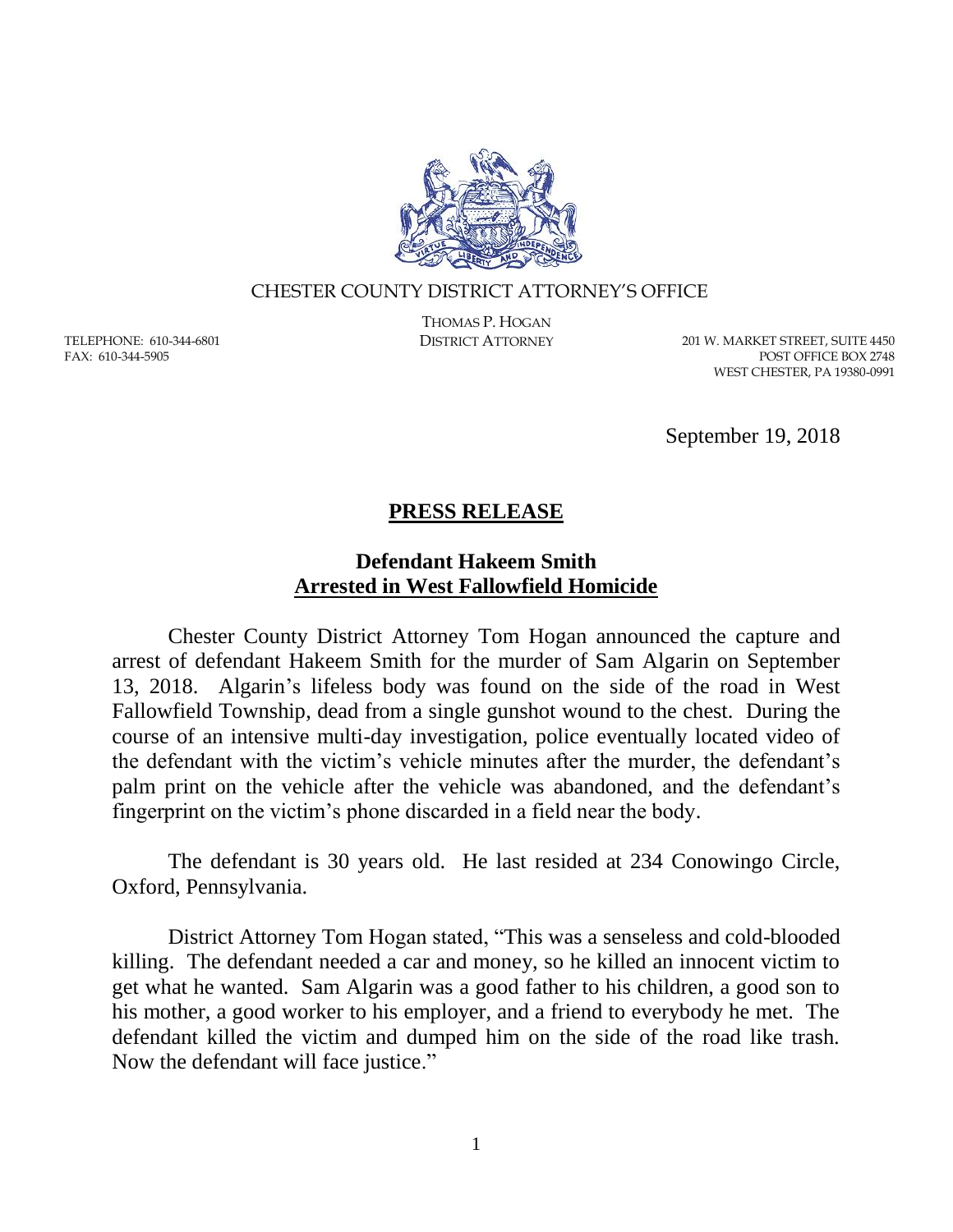West Fallowfield Police Chief Charles "Smoke" Wilmont added, "This was a great team effort by the West Fallowfield Police Department and Chester County District Attorney's Office. West Fallowfield is a quiet and peaceful rural area, and we seldom see violence like this. However, the entire team came together to investigate and arrest the defendant. My thoughts and prayers go out to Sam Algarin's family."

The allegations of the criminal complaint are as follows: $1$ 

On September 13, 2018, defendant Hakeem Smith was living with his mother at 234 Conowingo Circle in Oxford, Pennsylvania. The defendant got into a domestic dispute with his mother, resulting in the police being called and the defendant being removed from the residence. The defendant left the residence on foot that evening, carrying bags of his belongings. The defendant did not have a car. The defendant was in close proximity to a Starbucks in Oxford.

Starbucks was where the victim Sam Algarin had parked his vehicle, a GMC Terrain, that same evening. The victim worked until 6:00 p.m. at a local automobile dealership, where he was a long-time employee. The victim then parked his vehicle at the Starbucks. The victim, the victim's two sons, and the victim's mother then drove to a martial arts class in the victim's mother's car, with the class lasting until 9:00 p.m. The victim, his mother, and his kids then picked up pizza from a local shop at 9:12 p.m. At approximately  $9:30 - 9:40$  p.m., the victim's mother dropped the victim off at the Starbucks to pick up his parked vehicle. She drove the children back to her house, where the victim was supposed to meet them. The victim never returned.

Instead, police found the victim's body on the side of Limestone Road in West Fallowfield Township, Chester County. The victim was dead from a single gunshot wound to the chest. The victim's vehicle, wallet, and phone were all missing. Police identified the victim using fingerprint technology.

The discovery of Sam Algarin's body triggered an intensive, around-theclock, multi-day investigation by the Chester County Detectives, West Fallowfield Police Department, and multiple assisting agencies.

 $\overline{a}$ 

 $<sup>1</sup>$  A criminal defendant is presumed innocent until proven guilty in court.</sup>